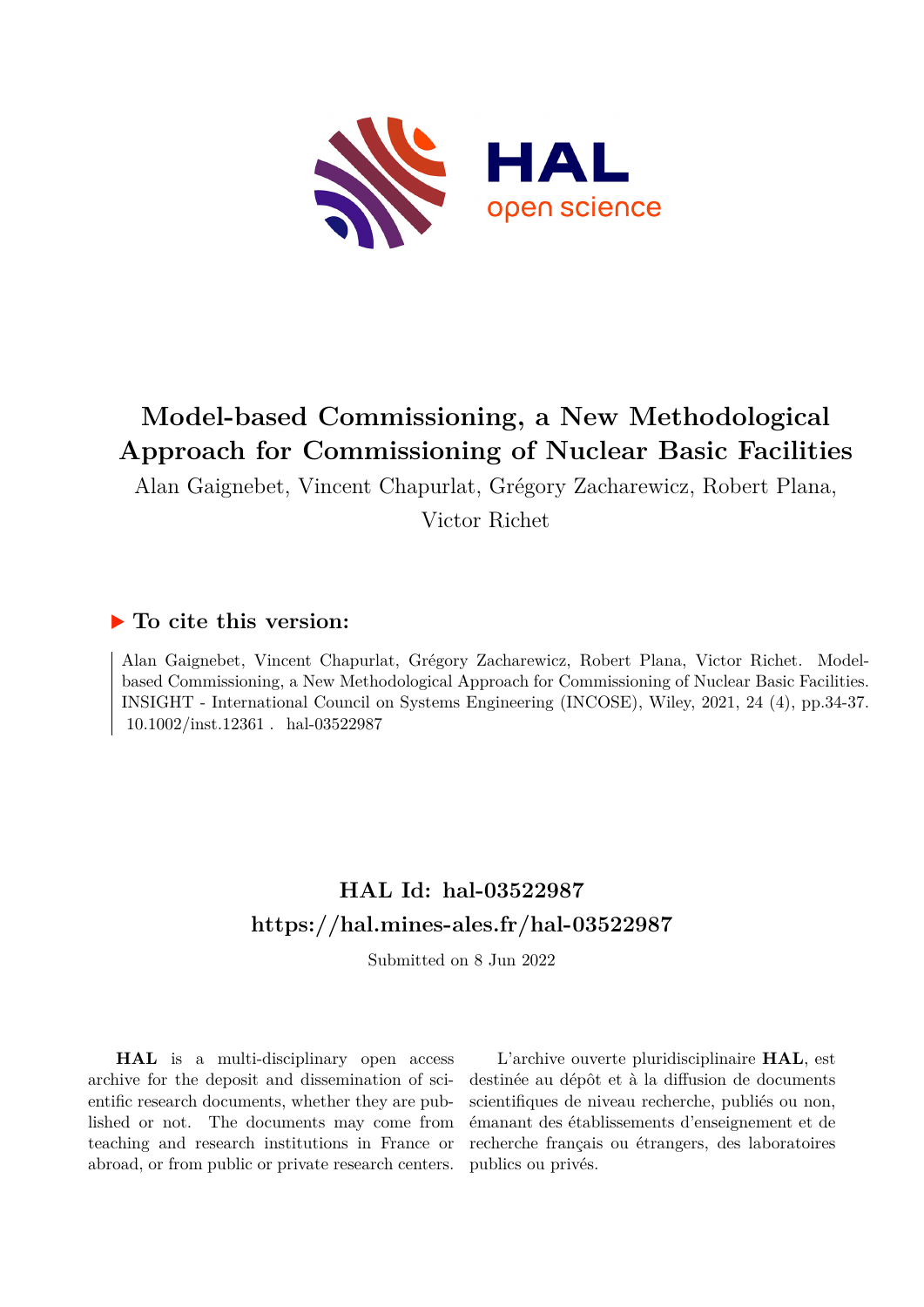# Model-based Commissioning, a New Methodological Approach for Commissioning of Nuclear Basic Facilities

**Alan Gaignebet,** alan.gaignebet@mines-ales.fr**,** agaignebet-ext@assystem.com; **Vincent Chapurlat** vincent.chapurlat@minesales.fr; **Grégory Zacharewicz,** gregory.zacharewicz@mines-ales.fr; **Robert Plana,** rplana@assystem.com; and **Victor Richet,**  vrichet@assystem.com

#### **ABSTRACT**

This article intents first to formalize commissioning that must be seen as a crucial need and an unavoidable obligation. Second, it aims to introduce a method called COGuiNF (Commissioning Guidelines of Nuclear Facilities) which would allow to prepare in relation with MBSE processes then drive relevant activities for the commissioning of Nuclear Facilities. COGuiNF must define, formalize and feed the inherent relations to be managed between engineering and commissioning. This article focuses on the five components of the COGuiNF method.

#### **INTRODUCTION**

The purpose of commissioning is to ensure that the system of interest operates safely and as intended, and that it meets the requirements of all stakeholders from various backensure that the system of interest operates safely and as intended, and that it meets the requirements grounds: legal, environmental, social, safety, cost, performance, and more Indeed, Nuclear Facilities (NF) design and realization projects must meet both conceptually and technically, this crucial need, mandatory for their global activity. The goal is then to prepare, optimize, and deliver the necessary deliverables, proofs, and justifications that are requested by the stakeholders depending on their roles and interests: nuclear safety authorities, client, sub-contractor, or also maintainer in charge of operational maintenance of the NF. This article presents the COGuiNF (Commissioning Guidelines of Nuclear Facilities) method. This would allow stakeholders to prepare and then drive relevant activities, resources, and means focusing on NF commissioning ob-

jectives. This method must be developed by promoting the importance of the commissioning to be connected and in phase with systems engineering processes (for both NF design and realization). It must rely on and extend Model-based System Engineering (MBSE) principles for many recognized reasons in different industrial fields and be deployed considering company culture and knowledge. Different issues inherent to the commissioning in the nuclear field are presented in the following article. The COGuiNF method is then introduced as an enabler to any commissioning project in this field. Some perspectives will then conclude, aiming to complete and finalize the COGuiNF method.

#### **NUCLEAR FACILITIES COMMISSIONING AIMS AND ISSUES.**

Many issues are inherent to the commissioning in the nuclear field. Indeed, because of the complexity of the installations and

the lack of a commissioning culture within the industry, commissioning does not benefit from a global vision. Furthermore, there is frequently no formal team assigned to commissioning, resulting in a lack of awareness, training, and operation methods. In addition, the progress of engineering over time has not considered commissioning, therefore MBSE and its principles do not include commissioning as a critical activity. The variability of the roles and duties of the stakeholders involved makes commissioning challenging, particularly because of the various way those stakeholders work. The volume, speed, and variability of data and models created and processed by both commissioning and engineering must be examined, demonstrating how complicated this process can be and how it must be viewed.

Further, costs and delays are crucial indicators for building any industrial complex system and in particular nuclear facilities. It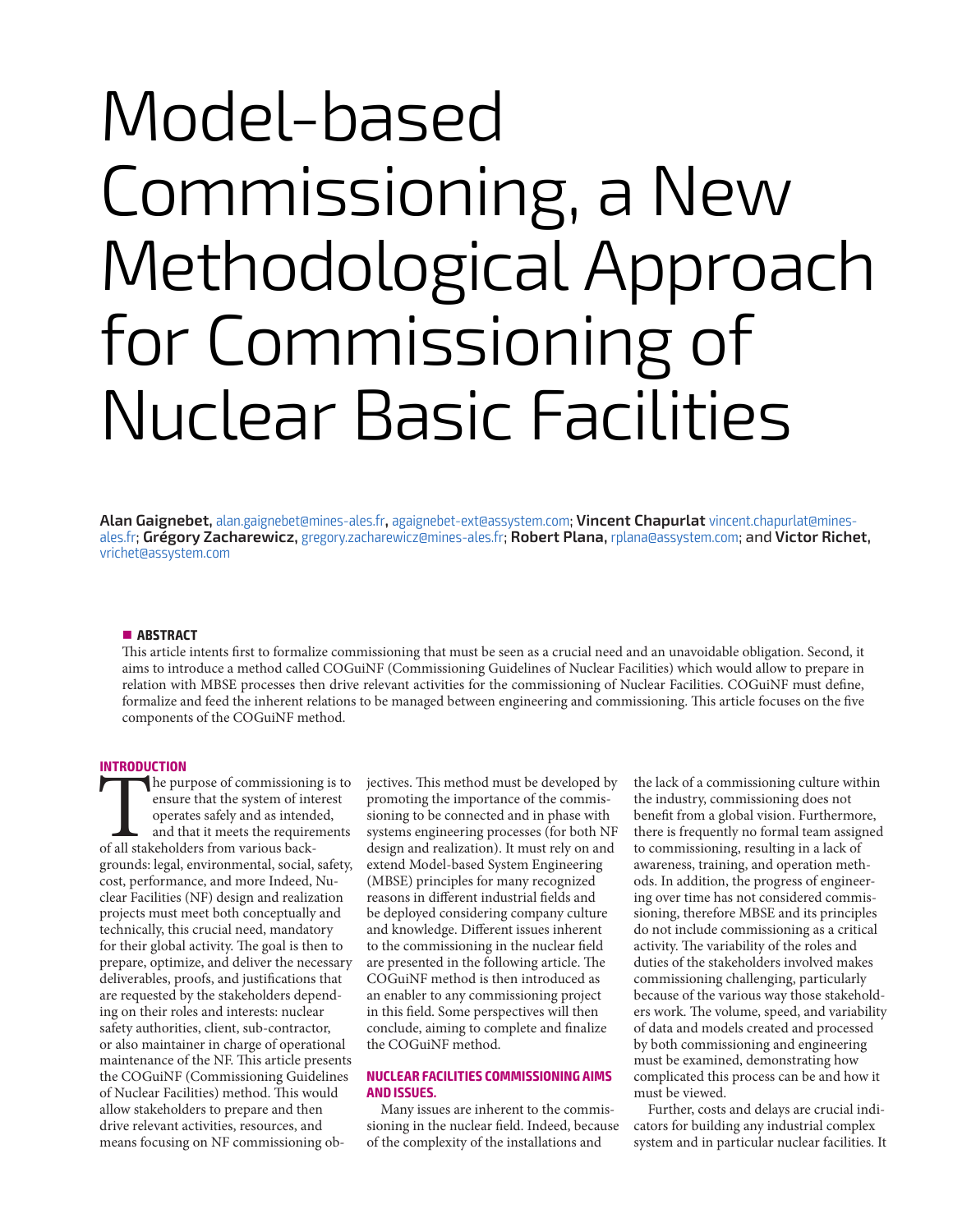needs methods to quantify and track the indicators during the commissioning process. In addition, safety and security aspects are specific to this domain and must be drivers in the process. All these indicators lead to the need of more formalized method to pave the way from the design time to the implementation of the solution. Nevertheless, this method has be well connected with enterprise culture about commissioning since it brings some rules to be integrated and followed.

Commissioning does not benefit from a global vision especially because of the complexity of the installations and the lack of commissioning culture within the global nuclear industry. Additionally, there is often no structured team allocated to the commissioning and this leads to a lack of method for awareness, training, and operation. Also, the evolution of engineering through time did not take into account the commissioning fully, therefore MBSE and its concepts does not enough consider the commissioning as a crucial activity.

#### **CONTRIBUTION**

Facing these issues, the proposed PhD research work consists in studying and developing a method, called COGuiNF, that must support and guide engineers, architects, and managers of complex systems engineering projects, hereafter NFs. The method must allow the team in charge of the commissioning to:

- First: to prepare and validate requested activities that must consider commissioning dimension, expectations, and needed engagements from all stakeholders involved, implied, or concerned by both engineering and realization activities; to adapt, optimize, and validate resources, means and techniques being considered during these activities. This allows us to define an idealized vision, even optimized, of the activities and operations that are requested during the NF realization phase.
- Second: drive, orient and adapt step by step these activities considering eventual problems and emergent phenomenon that relies during the commissioning of the NF.

So, the main objectives of COGuiNF method are:

- To improve the coordination and therefore the articulation of the various activities of all stakeholders involved both in design and realization phases of a NF by replacing the commissioning as the crucial activity of the project and creating the coordination around it.
- To bridge the gap between systems engineering processes, involving both

MBSE practitioners and actors involved in commissioning, each that specialize in their own objectives (requirements engineering, architectural design, or integration, verification, or validation of the NF).

- To head and request these stakeholders to converge and particularly to support them in preparing, managing, and performing activities associated with reach commissioning objectives (in terms of resources, means, and more).
- To check the wholeness and therefore the relevance of these activities (trials, demonstration, report, and more) during a global and holistic way.
- To establish, formalize, and optimize planning of those activities in terms of costs, duration, and performance.
- Last, to arrange and complete the REX of the pointed-out commissioning, to facilitate its reuse by other projects.

Considering the complexity of the commissioning (finality, objectives, missions, number and heterogeneity of actors, skills and fields, duration, and more) and with regard to systemic approach and its advantages, the commissioning is here considered as a system of systems (Luzeaux and Ruault 2010). Indeed, (Konrad et al. 2019) shows how using MBSE to address the management of complex rocesses can be useful.

Therefore, composed of and highlighting various interactions between two abstract sub-systems presented below:

■ The commissioning System of Interest (SoI), as classically defined in (ISO, IEC, and IEEE 2015) (ISO/IEC 2016) encapsulates the different activities and tasks that are needed to establish the evidence, provides justifications, and

proofs allowing to transfer the responsibility to the future NF operator. It is by evidence closely linked to the NF itself and must interacts(raises awareness, irrigates and guides) with actors that are involved all along the systems engineering processes. It also exchanges flows with the commissioning System Used to Do (SUTD) in terms of management information (planning, milestones, resources availabilities, justifications needed for the regulatory body and the customer, and more).

■ The commissioning SUTD helps the elaboration and the construction of the commissioning SOI. It ensures SOI's design, running and management, builds a program to follow ,and ensures the good coordination and exchanges (requirements repository, milestones, models, and more) between the commissioning SOI and other systems engineering processes. For this, it is mandatory to harmonize the vocabulary and to avoid any retroactive actions (requirements repository redaction) that are often encountered during commissioning.

In addition, the commissioning is characterized by two more or less overlaying steps linked to design and realization objectives of the NF:

■ **Commissioning Design Time (CDT):** during this step, the commissioning systems (SOI and SUTD) are first defined and then validated. To do so, there is a crucial need to specify the activities and resources requested, the objectives to be achieved, the constraints and requirements to be considered by the NF. The CDT therefore begins at the stage of concept definition



*Figure 1. COGuiNF*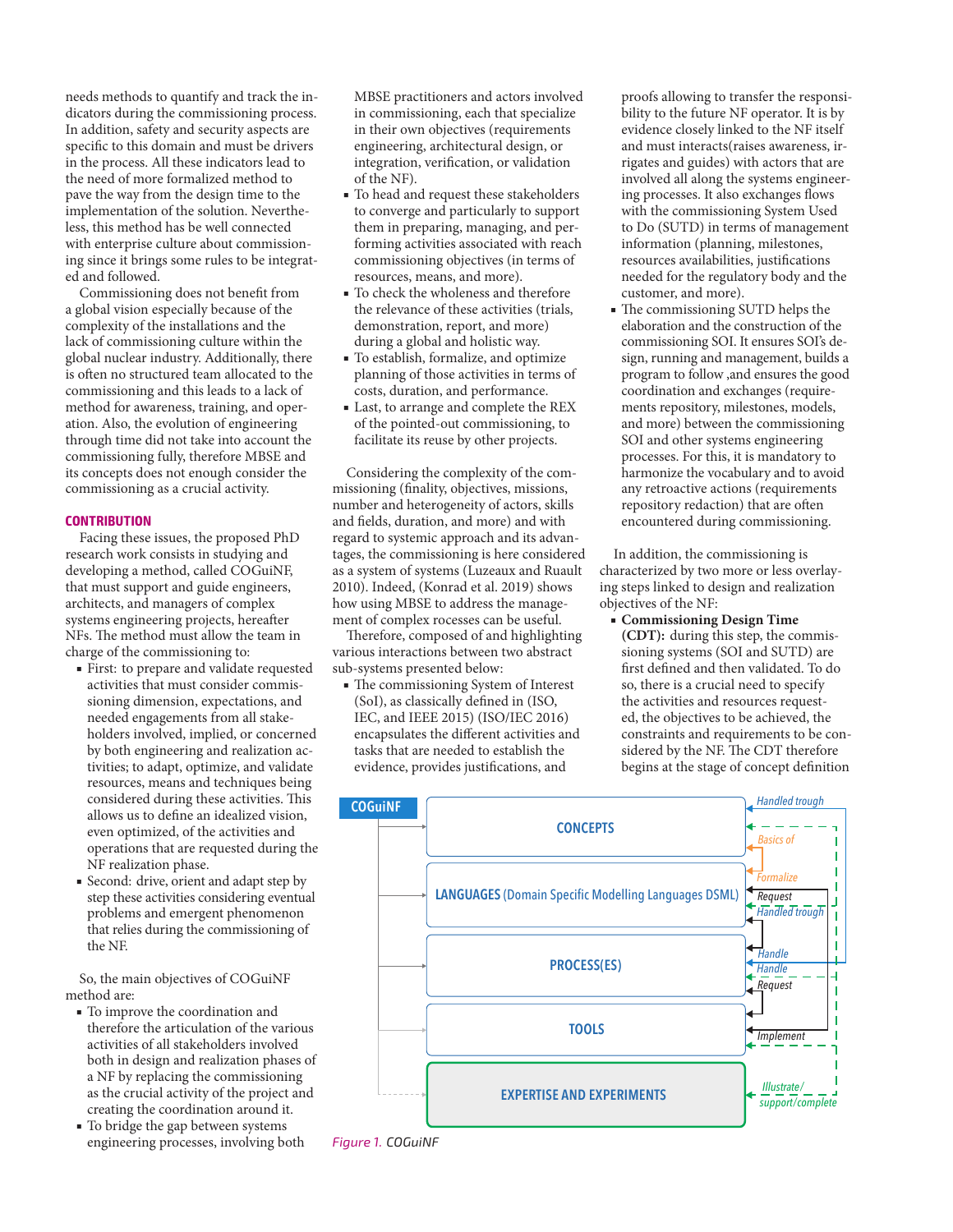

Go/No go (From RB and IO)

Commissioning comments and advices on stages data generated

*Figure 2. Commissioning Big Picture*

of the NF, which allows to trace the data generated and to anticipate the constraints that derive from the construction and deployment of systems.

■ **Commissioning Run Time (CRT):** the commissioning SoI performs the trials and other V&V activities that have been defined during the CDT, moreover the SUTD controls their evolution and improvement. Consequently, the SUTD must adapt the commissioning SoI as needed according to the various events or situations encountered during the realization of the targeted NF.

The CoGuiNF method is composed of five elements (Figure 1) that ensure the definition, the design, and the modeling of a commissioning system. It also encompasses the tools recommended and their

potential interconnections as well as the commissioning framework and the best way to capitalize on projects by designing the knowledge repository.

**Concepts:** They express rules and standards of the domain (concepts and properties characterizing each concept), about the connection between these standards (relations and properties requested to characterize each connection when it is essential, but above all, about rules and imperatives linked to each connection) which are valuable to describe, formalize, and process a commissioning. These concepts and relations are vital for occurrence to depict and formalize the distinctive exercises and forms that are to be done all along commissioning. They are from now on formalized by utilizing a metamodeling approach (Bézivin 2005).

**Languages:** They talk about Domain Specific Modelling Languages (DSML) (Nastov 2016). They permit the modeler to demonstrate commissioning exercises, assets, trials, and more. This requires selecting and formalizing sets of concepts and relations which are asked to speak to a perspective of the commissioning framework. Classically, it is to address the functional, physical, and behavioral perspective as advanced in Framework Sciences field and, for occurrence, by SAGACE approach (Penalva 1997), or more absolutely as advanced in Framework Designing space, for occasion by ARCADIA approach (Roques 2016). Formalizing the DSML implies selecting an existing modeling language that matches with these concepts and relations (BPMN for functional and practical perspective) or characterizing theoretical and